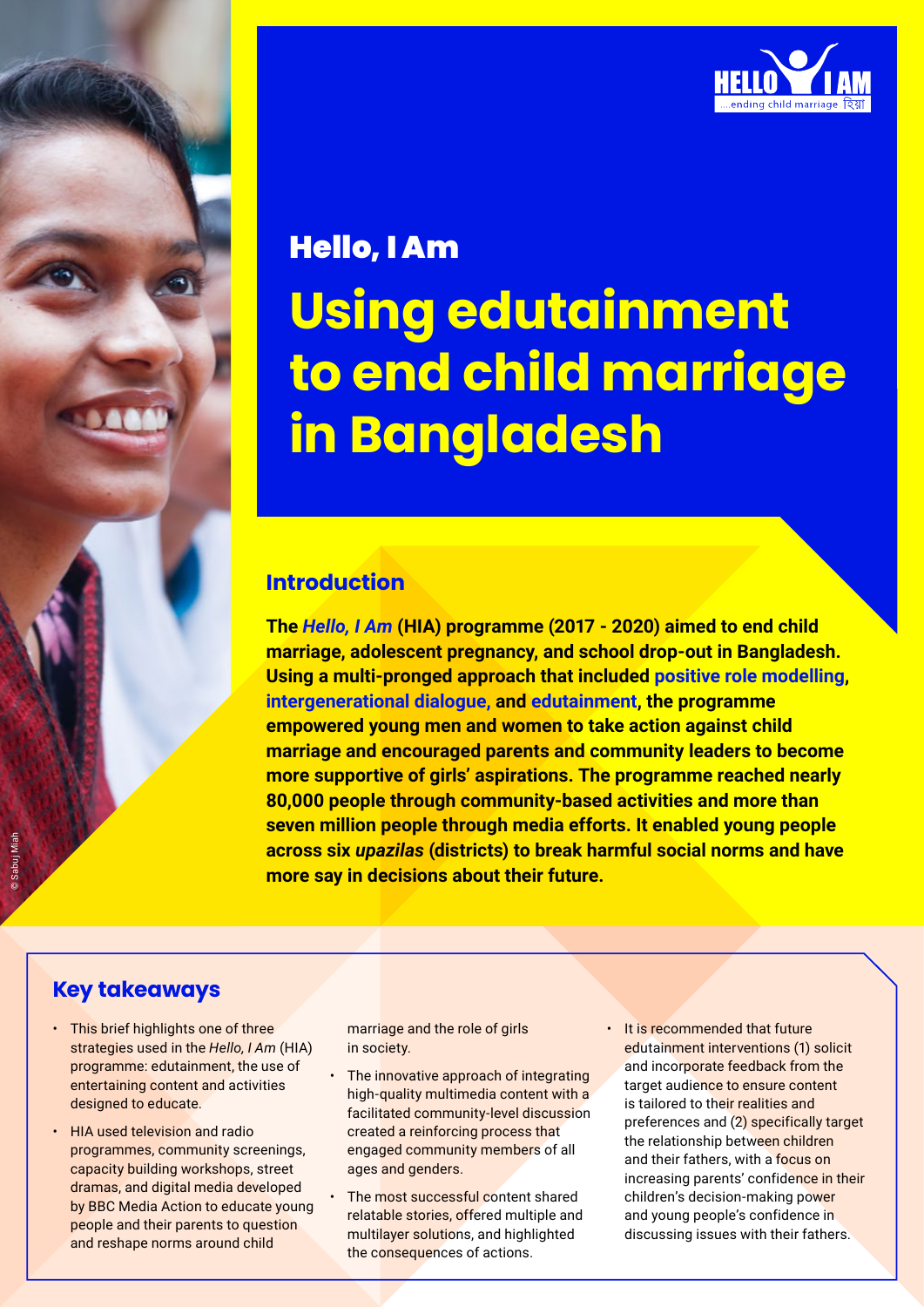## **Approach**

HIA used television and radio programmes, community screenings, capacity building workshops, street dramas, and digital media developed by BBC Media Action to educate young people and their parents, to question and reshape norms around child marriage and the role of girls in society, and to spark conversations within communities. The innovation of integrating high-quality multimedia content with facilitated communitylevel discussion created a reinforcing process that engaged community members of all ages and genders.

## **Activities**

**13 episodes of** *Hello Check!* **television programme reached an estimated**

 **7.24 million adults (age 15+)** 

*Hello Check!* **television show:** The show ran nationally during primetime on Saturday nights, repeated on Sunday mornings. The 13 one-hour episodes included real life stories, chats with celebrity guests, and discussions with young people and their parents. It focused on role-modelling, dispelling myths, and breaking taboos.

*Hello Check!* **radio show:** The show aired on a national station. The 30-minute programme consisted of live and pre-recorded radio packages,

**139 episodes of** *Hello Check!*  **radio programme reached an estimated 4.2 million** 

discussions with special guests, and music. It also included public service announcements on sexual harassment, gender stereotypes, family relationships, and career advice.

**Content and training for community groups:** BBC Media Action developed short videos specifically for youth and parent community groups. Clips could be played on mobile phones and were saved to USB drives for easy sharing. BBC Media Action also trained HIA programme staff and volunteers on interpersonal communication, group facilitation, and edutainment materials.

**36** community screenings **of** *Hello Check!* **videos reached an estimated 4,500 people**

 **Community screenings:** BBC Media Action and implementing partners organized community screenings of the videos. Each screening showed several clips on a big screen to an audience of about 100 people. After the screening, programme staff facilitated group discussions about the topics addressed.

**Street dramas:** Implementing partners organized street dramas, short plays written and performed by young people about issues highlighted in the youth groups. They were particularly useful in demonstrating the consequences of actions and the need to plan ahead.

**Digital media:** The *Hello Check!* Facebook page provided information, engaged young people in discussions, and hosted interactive live videos. The *Hello Check!* television episodes were uploaded to YouTube and project staff developed a website, *[uCon](https://ucon.pstc-bgd.org/home/)*, that specifically catered to young people's need for accurate information on sexual and reproductive health and rights (SRHR) in a safe and discreet environment.

# **Impact**

*Hello Check!* **television and radio shows:**  The television programme reached an estimated 7.24 million people. Through its 139 episodes, the radio show reached an estimated 4.2 million people. A BBC Media Action evaluation showed that the radio programme advanced young people's understanding, attitudes, and knowledge about gender inequality, particularly harassment, and made them more confident in breaking societal norms and discussing the issues. It informed young people about ways to stop child marriage and gave them the confidence to take action in the future. The Bangladeshi government expressed interest in the *Hello Check!* content and other radio shows sought opportunities for collaboration. Since HIA concluded, BBC Media Action has granted requests to air repeats of the programmes.

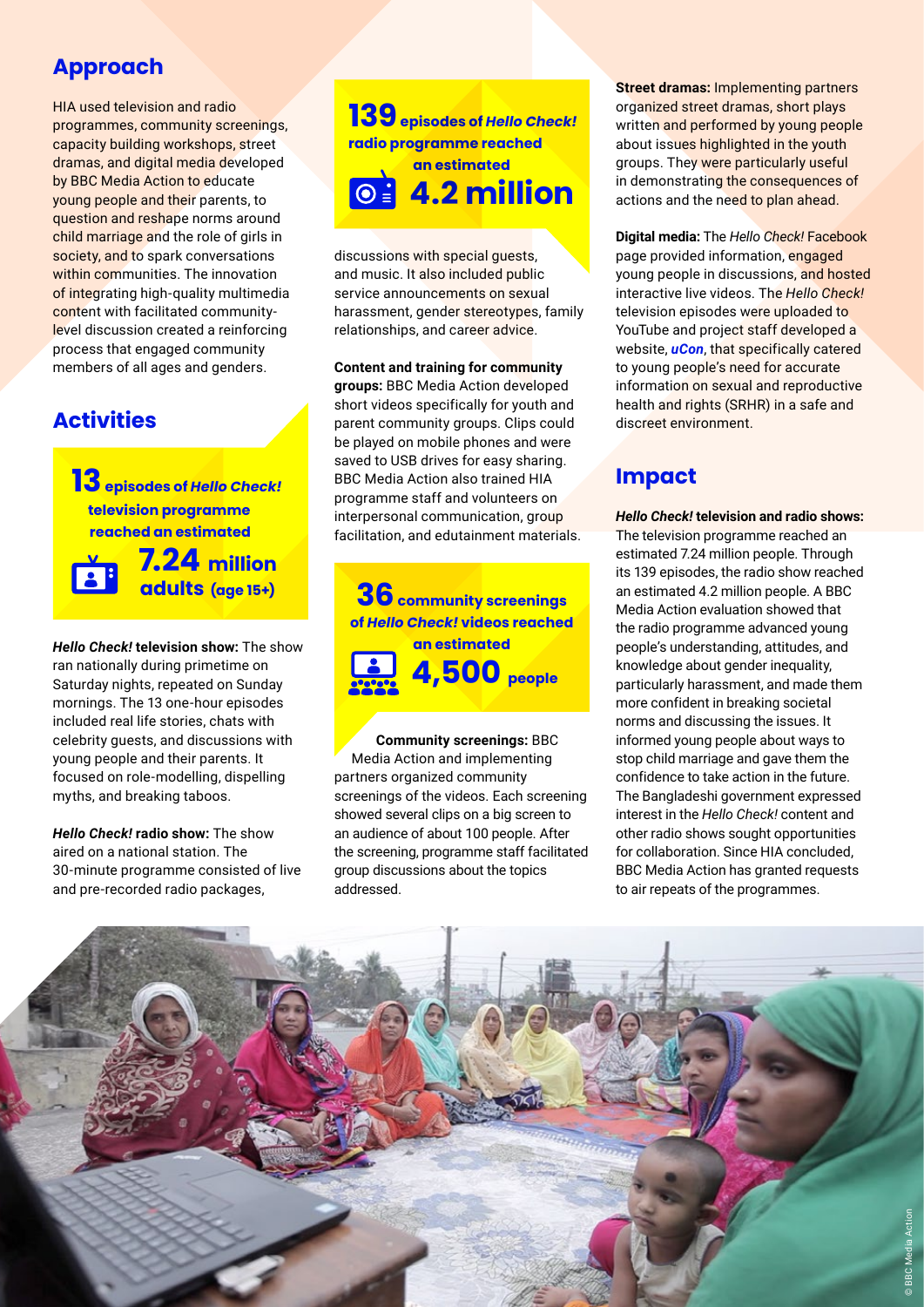**"The first thing I learnt and decided after listening to this [***Hello Check!***] programme is that I have a sister and I will not allow her to be married before 18 years and I will also try to stop child marriage in our area if I see someone is getting married before 18 years of age."**

**- Young person (18+, male)**

#### **Community screenings:**

According to a BBC Media study in two upazilas, community screenings influenced participants' knowledge and attitudes towards child marriage, early pregnancy, sexual harassment, and girls' education.

Adolescent boys and fathers experienced the biggest shift in attitudes. They realized the negative impact that harassment could have in a girl's life; many reported that they stopped doing it since the screening and would tell others to stop as well. Because men generally hold the decision-making power in a family, these shifts have the potential to change community norms.

Mothers learnt how they could support their daughters. Girls realized that they could inform their parents and even seek help from the authorities if they experienced harassment. Parents

also recognized the importance of continuing their daughters' education, along with their sons. Many parents said the screenings made them understand they should not marry their daughters off young.

The screenings were also successful in sparking discussion between young people, parents, and other community members. Participants reported discussing what they learnt with others with the intention of raising awareness and influencing others' attitudes and behaviours. Adolescent girls and especially mothers communicated the health risks of child marriage and early pregnancy, while fathers and boys informed others about the punishment for child marriage. Through these discussions, information from the screenings was diffused beyond those who attended.

**"I did not think that girls could also do business. But in the show and videos, girls were doing business and earning money and supporting their families. I realized girls can also earn and they will not be [a] burden for the parents anymore. So, parents will not pressure girls for marriage also."**

**- Adolescent girl**

**Street dramas:** The dramas were very popular, drawing audiences of up to hundreds of people. Community members and programme staff viewed them as an influential edutainment tool.

**"I've realized not everyone has the ability to think ahead, about the future. These plays help people chart their lives – if I study, I have opportunities, if I don't study, I won't have opportunities. It's a really simple way of explaining to people!"**

**- Street drama attendee**

#### **Training for community groups:**

BBC Media Action staff trained 19 HIA programme staff and more than 50 community volunteers in overcoming communication challenges. Programme staff learnt how to use edutainment materials, initiate and engage people in discussion, and ask follow-up questions. Community volunteers became more confident in using multimedia and laptops and there was better communication between programme staff, adolescents, and the community. Community members acquired skills to sustain the campaign beyond the intervention.

### **Lessons learnt**

**Choose appropriate media formats:** The national *Hello Check!* television and radio programmes did not penetrate communities as much as expected. Research is recommended to ensure that media-based content is placed in the formats that best reach the targeted audience.

This led to the development of more local, and successful, interventions. The programme repurposed and adapted the television content to distribute across multiple platforms, including community screenings and social media. The edutainment content enhanced some of the community-based activities by adding an audio-visual component, furthering the return on investment.

In 2020, the digital aspects of HIA allowed for some project activities to continue, despite COVID-19. The *Amate Ami* curriculum for youth groups (see intergenerational approach brief) became a Facebook Live show and BBC Media Action hosted webinars for community radio stations online.

**Manage logistics:** It was difficult to ensure communities had sufficient resources and hardware, such as laptops and projectors, to hold the community screenings. Knowing what equipment is available and what needs to be supplied is an important first step for community-based edutainment efforts.